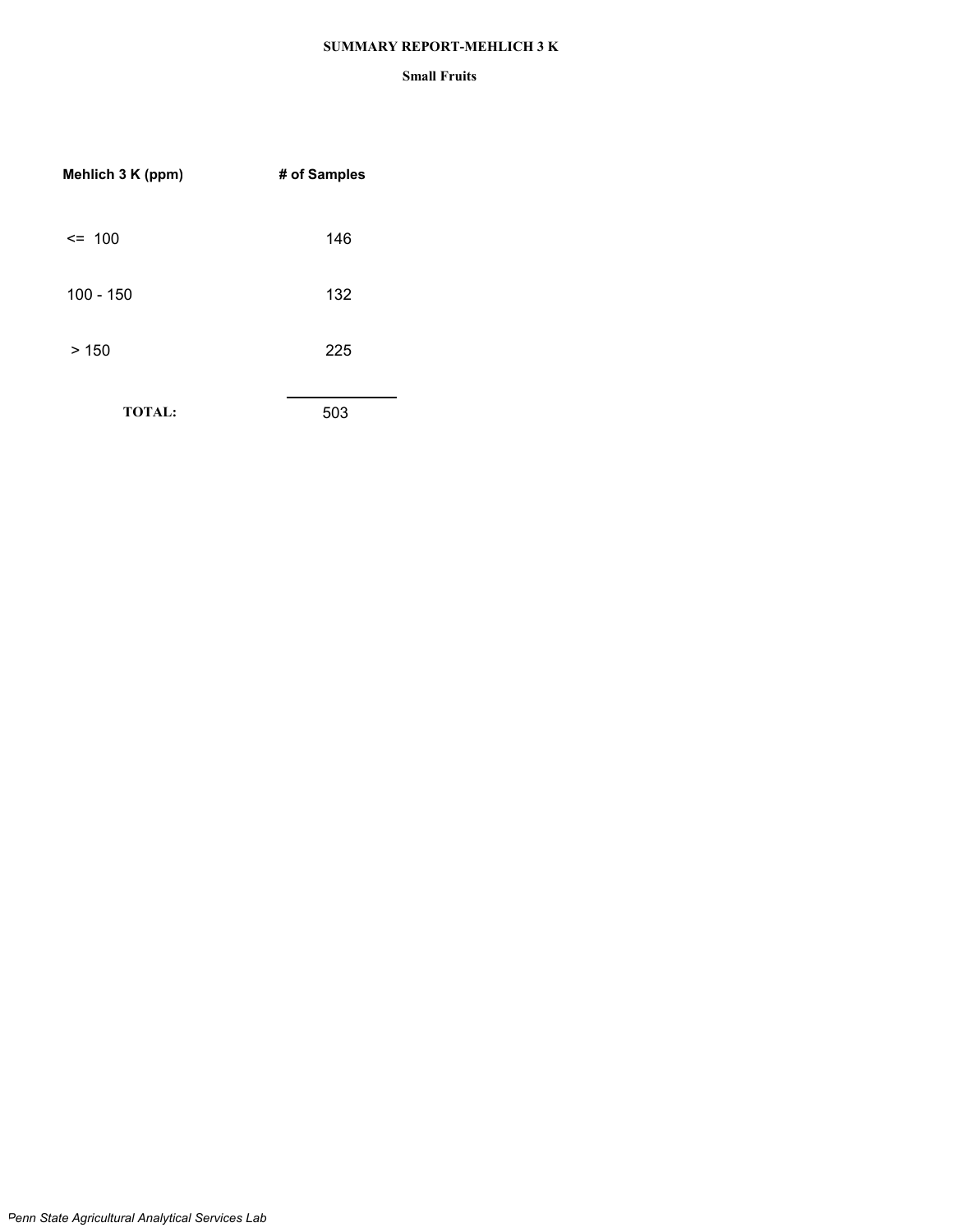#### **Small Fruits**

| County           | <b>Total Samples</b>    |                | Mehlich 3 K<br>(ppm) | # of Samples            |
|------------------|-------------------------|----------------|----------------------|-------------------------|
| <b>ADAMS</b>     | 13                      |                |                      |                         |
|                  |                         |                | $1 \le 100$          | 3                       |
|                  |                         | $\overline{2}$ | $100 - 150$          | $\overline{\mathbf{4}}$ |
|                  |                         | 3              | > 150                | 6                       |
| <b>ALLEGHENY</b> | 14                      |                |                      |                         |
|                  |                         |                | $1 \le 100$          | 3                       |
|                  |                         | $\overline{2}$ | $100 - 150$          | 3                       |
|                  |                         | 3              | > 150                | 8                       |
| <b>ARMSTRONG</b> | $\mathbf{2}$            |                |                      |                         |
|                  |                         | $\overline{2}$ | 100 - 150            | $\mathbf 1$             |
|                  |                         | 3              | > 150                | $\mathbf 1$             |
| <b>BEAVER</b>    | $\mathbf{3}$            |                |                      |                         |
|                  |                         |                | $1 \le 100$          | $\mathbf 1$             |
|                  |                         | $\overline{2}$ | $100 - 150$          | $\mathbf 1$             |
|                  |                         | 3              | > 150                | $\mathbf 1$             |
| <b>BEDFORD</b>   | $\overline{\mathbf{4}}$ |                |                      |                         |
|                  |                         |                | $1 \le 100$          | $\overline{2}$          |
|                  |                         | $\mathbf{2}$   | $100 - 150$          | $\mathbf 1$             |
|                  |                         | 3              | > 150                | $\mathbf 1$             |
| <b>BERKS</b>     | 19                      |                |                      |                         |
|                  |                         |                | $1 \le 100$          | $\overline{7}$          |
|                  |                         | $\overline{2}$ | $100 - 150$          | 5                       |
|                  |                         | 3              | > 150                | $\overline{7}$          |
| <b>BLAIR</b>     | 12                      |                |                      |                         |
|                  |                         | $\overline{2}$ | $100 - 150$          | $\overline{2}$          |
|                  |                         |                | 3 > 150              | 10                      |
| <b>BRADFORD</b>  | 5                       |                |                      |                         |
|                  |                         |                | $1 \le 100$          | $\overline{c}$          |
|                  |                         | $\overline{2}$ | $100 - 150$          | $\overline{c}$          |
|                  |                         | 3              | > 150                | $\mathbf 1$             |
| <b>BUCKS</b>     | 17                      |                |                      |                         |
|                  |                         | $\mathbf{1}$   | $\leq$ 100           | $\overline{c}$          |
|                  |                         | $\overline{2}$ | $100 - 150$          | $\mathbf 5$             |
|                  |                         | 3              | > 150                | 10                      |
| <b>BUTLER</b>    | 12                      |                |                      |                         |
|                  |                         | $\mathbf{1}$   | $\leq$ 100           | $\overline{2}$          |
|                  |                         | 2              | $100 - 150$          | 3                       |
|                  |                         | 3              | > 150                | $\boldsymbol{7}$        |

**CAMBRIA 2**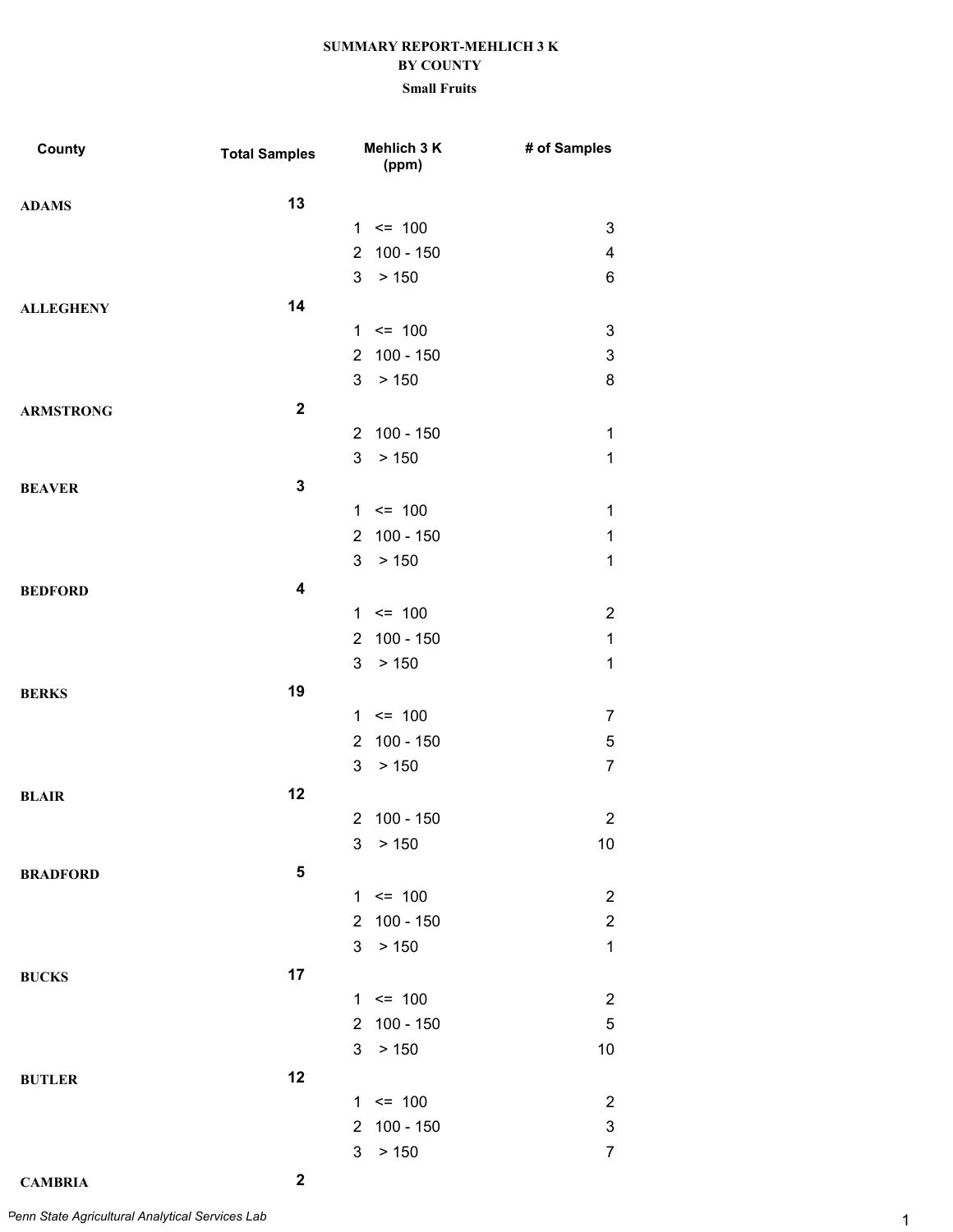| County            | <b>Total Samples</b>    |                | Mehlich 3 K<br>(ppm) | # of Samples              |
|-------------------|-------------------------|----------------|----------------------|---------------------------|
|                   |                         | 3              | > 150                | $\overline{2}$            |
| <b>CARBON</b>     | 1                       |                |                      |                           |
|                   |                         |                | 2 100 - 150          | $\mathbf 1$               |
| <b>CENTRE</b>     | 27                      |                |                      |                           |
|                   |                         |                | $1 \le 100$          | 10                        |
|                   |                         | $\overline{2}$ | $100 - 150$          | 8                         |
|                   |                         | 3              | > 150                | $\boldsymbol{9}$          |
| <b>CHESTER</b>    | 8                       |                |                      |                           |
|                   |                         |                | $1 \le 100$          | 4                         |
|                   |                         | $\overline{2}$ | $100 - 150$          | $\overline{2}$            |
|                   |                         | 3              | > 150                | $\overline{2}$            |
| <b>CLARION</b>    | 5                       |                |                      |                           |
|                   |                         |                | $1 \le 100$          | $\overline{2}$            |
|                   |                         | $\overline{2}$ | $100 - 150$          | $\mathbf 1$               |
|                   |                         | 3              | > 150                | $\overline{2}$            |
| <b>CLEARFIELD</b> | $\overline{\mathbf{4}}$ |                |                      |                           |
|                   |                         |                | $1 \le 100$          | $\overline{2}$            |
|                   |                         | $\overline{2}$ | $100 - 150$          | $\mathbf 1$               |
|                   |                         | 3              | > 150                | $\mathbf 1$               |
| <b>CLINTON</b>    | $\mathbf{2}$            |                |                      |                           |
|                   |                         |                | $1 \le 100$          | $\mathbf 1$               |
|                   |                         | 3              | > 150                | $\mathbf 1$               |
| <b>COLUMBIA</b>   | 5                       |                |                      |                           |
|                   |                         | $\overline{2}$ | 100 - 150            | $\overline{5}$            |
| <b>CRAWFORD</b>   | $\overline{7}$          |                |                      |                           |
|                   |                         | 1              | $= 100$              | $\ensuremath{\mathsf{3}}$ |
|                   |                         | 3              | > 150                | $\overline{\mathbf{4}}$   |
| <b>CUMBERLAND</b> | 13                      |                |                      |                           |
|                   |                         | $\mathbf{1}$   | $\leq$ 100           | $\mathbf 1$               |
|                   |                         |                | 2 100 - 150          | $\mathbf 1$               |
|                   |                         | 3              | > 150                | 11                        |
| <b>DAUPHIN</b>    | 15                      |                |                      |                           |
|                   |                         |                | $1 \le 100$          | $\mathbf 5$               |
|                   |                         | $\overline{2}$ | $100 - 150$          | $\overline{7}$            |
|                   |                         | 3 <sup>1</sup> | > 150                | 3                         |
| <b>DELAWARE</b>   | 1                       |                |                      |                           |
|                   |                         |                | $1 \le 100$          | $\mathbf 1$               |
| <b>ELK</b>        | $\mathbf 3$             |                |                      |                           |
|                   |                         |                | $1 \le 100$          | $\mathbf 1$               |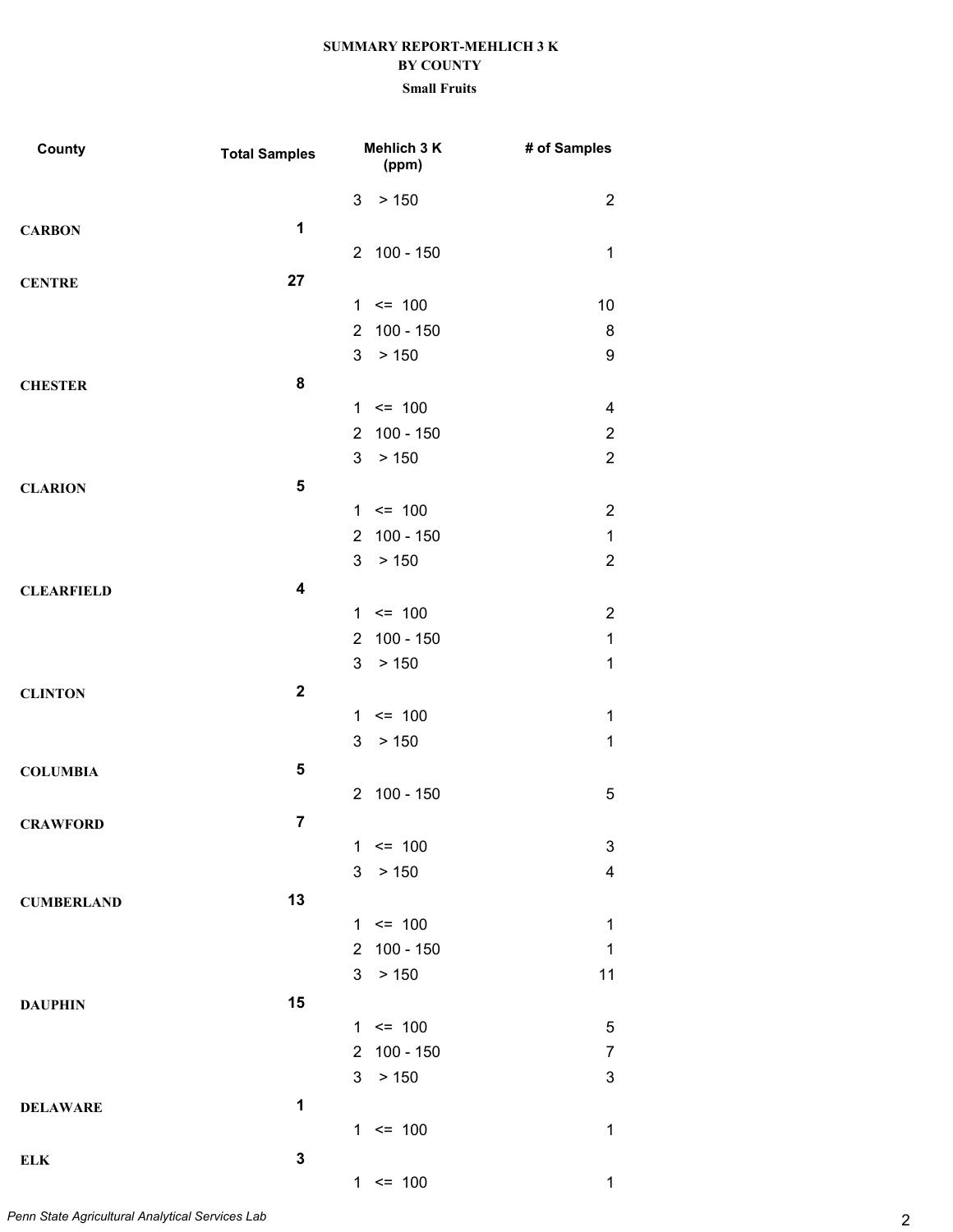| County            | <b>Total Samples</b> |                | Mehlich 3 K<br>(ppm) | # of Samples              |
|-------------------|----------------------|----------------|----------------------|---------------------------|
|                   |                      |                | 2 100 - 150          | 1                         |
|                   |                      | 3              | > 150                | $\mathbf 1$               |
| <b>ERIE</b>       | $\overline{7}$       |                |                      |                           |
|                   |                      |                | $1 \le 100$          | $\overline{2}$            |
|                   |                      | $\overline{2}$ | $100 - 150$          | 1                         |
|                   |                      | $\mathbf{3}$   | > 150                | $\overline{4}$            |
| <b>FAYETTE</b>    | 12                   |                |                      |                           |
|                   |                      |                | $1 \le 100$          | $\ensuremath{\mathsf{3}}$ |
|                   |                      | $\overline{2}$ | $100 - 150$          | 6                         |
|                   |                      | 3 <sup>1</sup> | > 150                | $\ensuremath{\mathsf{3}}$ |
| <b>FOREST</b>     | $\mathbf{2}$         |                |                      |                           |
|                   |                      |                | 2 100 - 150          | $\overline{2}$            |
| <b>FRANKLIN</b>   | $\boldsymbol{9}$     |                |                      |                           |
|                   |                      |                | $1 \le 100$          | 1                         |
|                   |                      | $\overline{2}$ | $100 - 150$          | 4                         |
|                   |                      | 3              | > 150                | 4                         |
| <b>FULTON</b>     | 1                    |                |                      |                           |
|                   |                      |                | 2 100 - 150          | $\mathbf 1$               |
| <b>HUNTINGDON</b> | 6                    |                |                      |                           |
|                   |                      |                | $1 \le 100$          | $\mathbf 1$               |
|                   |                      | $\overline{2}$ | $100 - 150$          | $\overline{2}$            |
|                   |                      | 3              | > 150                | 3                         |
| <b>INDIANA</b>    | 16                   |                |                      |                           |
|                   |                      |                | $1 \le 100$          | 3                         |
|                   |                      | $\overline{2}$ | 100 - 150            | 3                         |
|                   |                      |                | 3 > 150              | 10                        |
| <b>JEFFERSON</b>  | $\overline{7}$       |                |                      |                           |
|                   |                      |                | $1 \le 100$          | 3                         |
|                   |                      |                | 2 100 - 150          | 3                         |
|                   |                      | 3 <sup>1</sup> | > 150                | $\mathbf{1}$              |
| <b>JUNIATA</b>    | $\boldsymbol{2}$     |                |                      |                           |
|                   |                      |                | $1 \le 100$          | $\overline{2}$            |
|                   | 13                   |                |                      |                           |
| <b>LACKAWANNA</b> |                      |                | $1 \le 100$          | $\overline{7}$            |
|                   |                      |                | 2 100 - 150          | $\ensuremath{\mathsf{3}}$ |
|                   |                      | 3 <sup>1</sup> | > 150                | $\ensuremath{\mathsf{3}}$ |
|                   | 11                   |                |                      |                           |
| <b>LANCASTER</b>  |                      |                | $1 \le 100$          | $\ensuremath{\mathsf{3}}$ |
|                   |                      |                | 2 100 - 150          | $\overline{2}$            |
|                   |                      |                |                      |                           |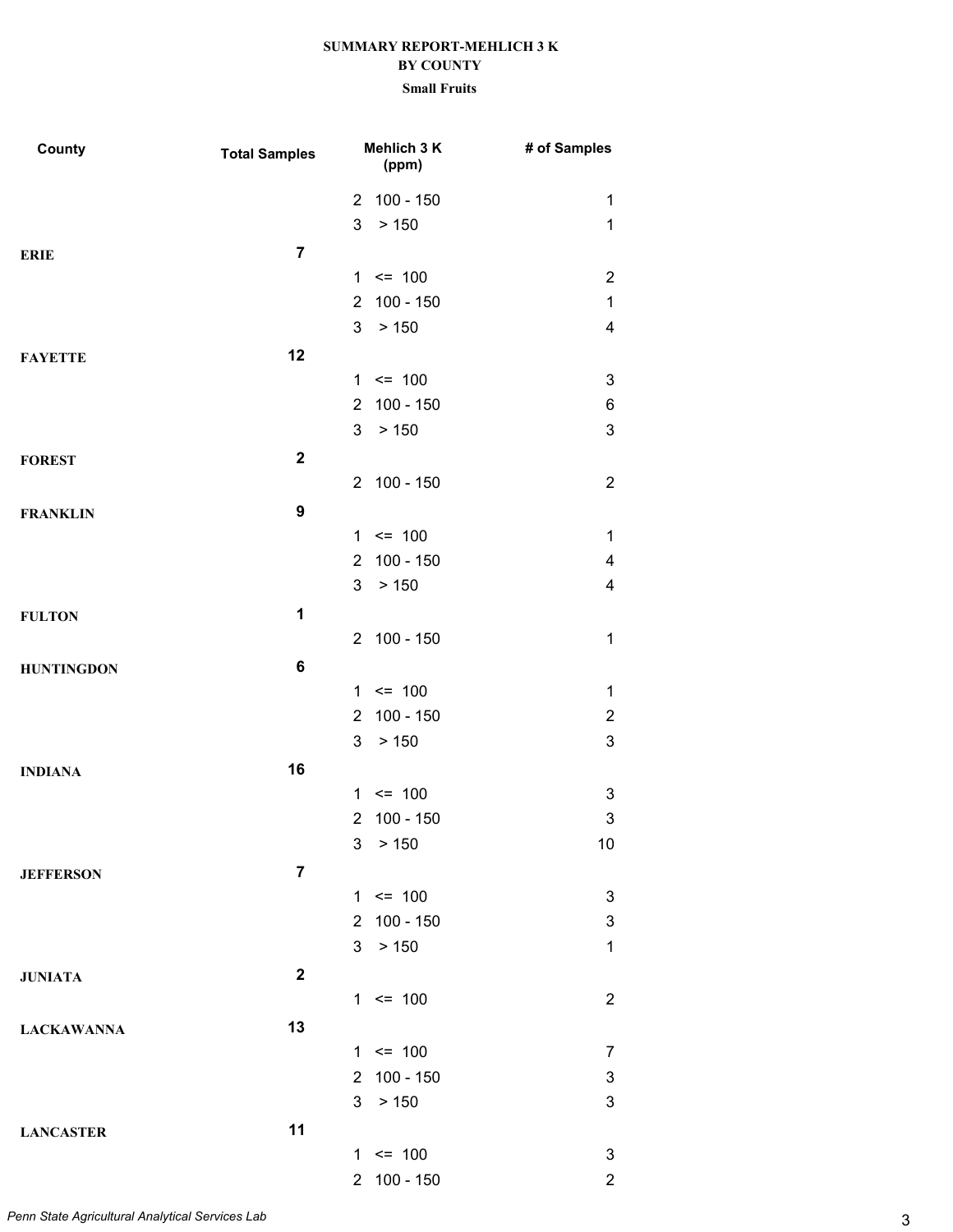| County                | <b>Total Samples</b>    |                | Mehlich 3 K<br>(ppm) | # of Samples              |
|-----------------------|-------------------------|----------------|----------------------|---------------------------|
|                       |                         | 3              | > 150                | 6                         |
| <b>LAWRENCE</b>       | $\bf 6$                 |                |                      |                           |
|                       |                         |                | $1 \le 100$          | $\overline{2}$            |
|                       |                         | $\overline{2}$ | $100 - 150$          | $\mathbf 1$               |
|                       |                         | 3              | > 150                | 3                         |
| <b>LEBANON</b>        | $\overline{7}$          |                |                      |                           |
|                       |                         | $\mathbf{1}$   | $\leq$ 100           | 6                         |
|                       |                         | 3              | > 150                | $\mathbf 1$               |
| <b>LEHIGH</b>         | 11                      |                |                      |                           |
|                       |                         |                | $1 \le 100$          | 1                         |
|                       |                         | $\overline{2}$ | $100 - 150$          | $\overline{2}$            |
|                       |                         | 3              | > 150                | 8                         |
| <b>LUZERNE</b>        | $\bf 6$                 |                |                      |                           |
|                       |                         |                | $1 \le 100$          | 4                         |
|                       |                         | 3              | > 150                | $\overline{2}$            |
| <b>LYCOMING</b>       | $\overline{\mathbf{4}}$ |                |                      |                           |
|                       |                         | $\overline{2}$ | $100 - 150$          | $\mathbf 1$               |
|                       |                         | 3              | > 150                | $\ensuremath{\mathsf{3}}$ |
| <b>MCKEAN</b>         | 6                       |                |                      |                           |
|                       |                         | 1              | $\leq$ 100           | 3                         |
|                       |                         | 3              | > 150                | $\ensuremath{\mathsf{3}}$ |
| <b>MERCER</b>         | $\mathbf{2}$            |                |                      |                           |
|                       |                         | $\overline{2}$ | $100 - 150$          | 1                         |
|                       |                         | 3              | > 150                | $\mathbf 1$               |
| <b>MIFFLIN</b>        | $\mathbf 3$             |                |                      |                           |
|                       |                         | 3              | $>150$               | 3                         |
| <b>MONTGOMERY</b>     | 26                      |                |                      |                           |
|                       |                         |                | $1 \le 100$          | 5                         |
|                       |                         |                | 2 100 - 150          | 6                         |
|                       |                         | 3 <sup>1</sup> | > 150                | 15                        |
| <b>MONTOUR</b>        | $5\phantom{1}$          |                |                      |                           |
|                       |                         |                | 2 100 - 150          | $\sqrt{3}$                |
|                       |                         | 3              | > 150                | $\overline{2}$            |
| <b>NORTHAMPTON</b>    | 6                       |                |                      |                           |
|                       |                         |                | $1 \le 100$          | 3                         |
|                       |                         | 3              | > 150                | 3                         |
| <b>NORTHUMBERLAND</b> | $\overline{7}$          |                |                      |                           |
|                       |                         |                | $1 \le 100$          | 1                         |
|                       |                         | $\overline{2}$ | 100 - 150            | 1                         |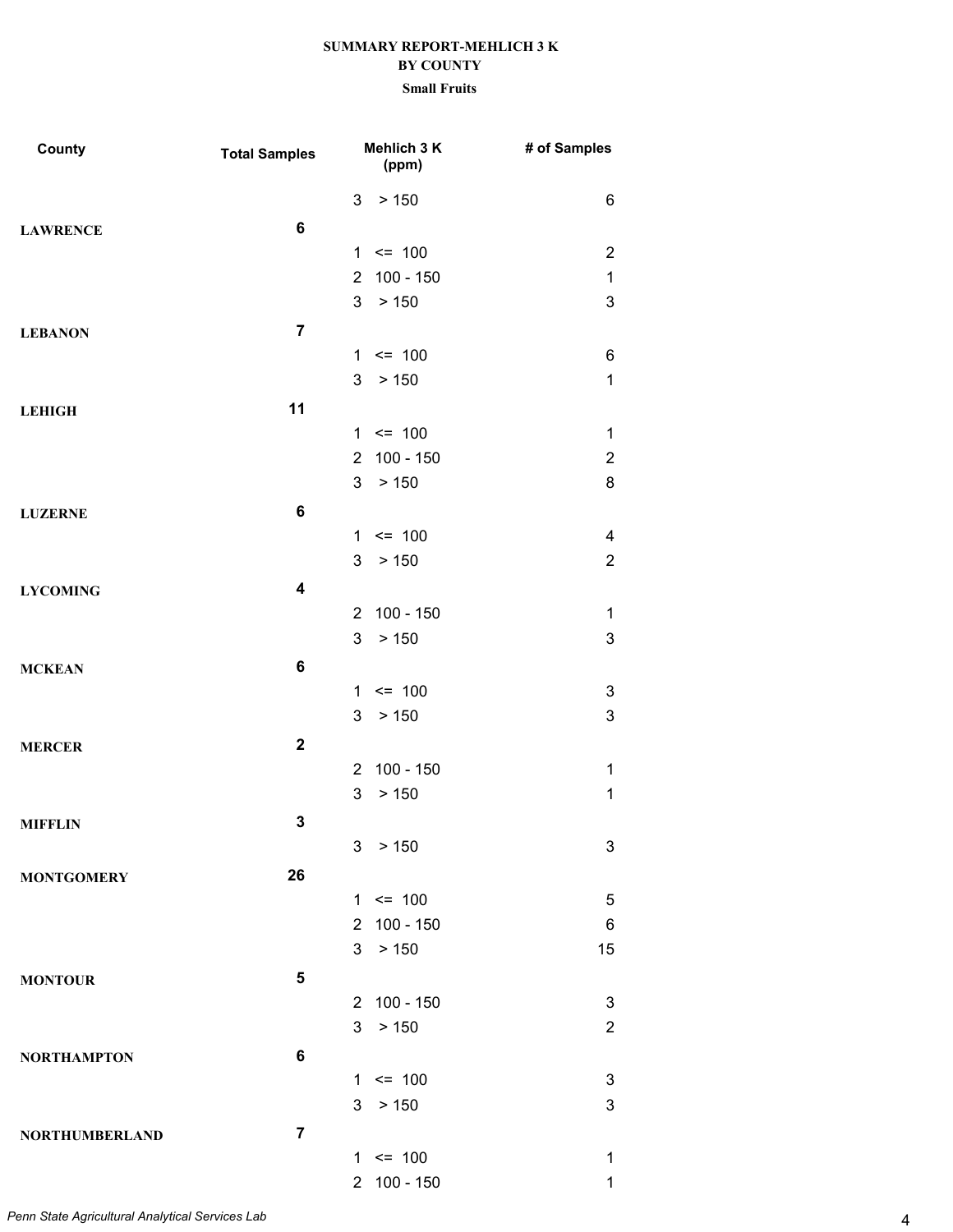#### **Small Fruits**

| County              | <b>Total Samples</b>    |                | Mehlich 3 K<br>(ppm) | # of Samples   |
|---------------------|-------------------------|----------------|----------------------|----------------|
|                     |                         | 3              | > 150                | 5              |
| <b>PERRY</b>        | 11                      |                |                      |                |
|                     |                         | 2              | $100 - 150$          | 3              |
|                     |                         | 3              | > 150                | 8              |
| <b>PHILADELPHIA</b> | $\overline{\mathbf{4}}$ |                |                      |                |
|                     |                         |                | $1 \le 100$          | $\mathbf 1$    |
|                     |                         | 2              | $100 - 150$          | $\mathbf 1$    |
|                     |                         | 3              | > 150                | $\overline{2}$ |
| <b>POTTER</b>       | $\bf 6$                 |                |                      |                |
|                     |                         |                | $1 \le 100$          | 1              |
|                     |                         | $\overline{2}$ | $100 - 150$          | $\mathbf 1$    |
|                     |                         | 3              | > 150                | 4              |
| <b>SCHUYLKILL</b>   | $\mathbf{3}$            |                |                      |                |
|                     |                         |                | $1 \le 100$          | $\overline{2}$ |
|                     |                         |                | 2 100 - 150          | $\mathbf 1$    |
| <b>SNYDER</b>       | 8                       |                |                      |                |
|                     |                         |                | $1 \le 100$          | 1              |
|                     |                         | $\overline{2}$ | $100 - 150$          | $\overline{2}$ |
|                     |                         | 3              | > 150                | 5              |
| <b>SOMERSET</b>     | 12                      |                |                      |                |
|                     |                         |                | $1 \le 100$          | 4              |
|                     |                         | $\overline{2}$ | $100 - 150$          | 3              |
|                     |                         | 3              | > 150                | 5              |
| <b>SULLIVAN</b>     | 1                       |                |                      |                |
|                     |                         |                | $1 \le 100$          | 1              |
| <b>SUSQUEHANNA</b>  | 8                       |                |                      |                |
|                     |                         |                | $1 \le 100$          | 5              |
|                     |                         | $\overline{2}$ | $100 - 150$          | $\mathbf 1$    |
|                     |                         | 3              | > 150                | $\overline{2}$ |
| <b>TIOGA</b>        | 5                       |                |                      |                |
|                     |                         |                | $1 \le 100$          | $\overline{2}$ |
|                     |                         |                | 2 100 - 150          | $\overline{2}$ |
|                     |                         | 3 <sup>1</sup> | > 150                | $\mathbf 1$    |
| <b>UNION</b>        | $\overline{\mathbf{4}}$ |                |                      |                |
|                     |                         |                | $1 \le 100$          | 1              |
|                     |                         | 3              | > 150                | 3              |
| <b>WARREN</b>       | 1                       |                |                      |                |
|                     |                         |                | 2 100 - 150          | 1              |
| <b>WASHINGTON</b>   | 15                      |                |                      |                |

5 *Penn State Agricultural Analytical Services Lab*